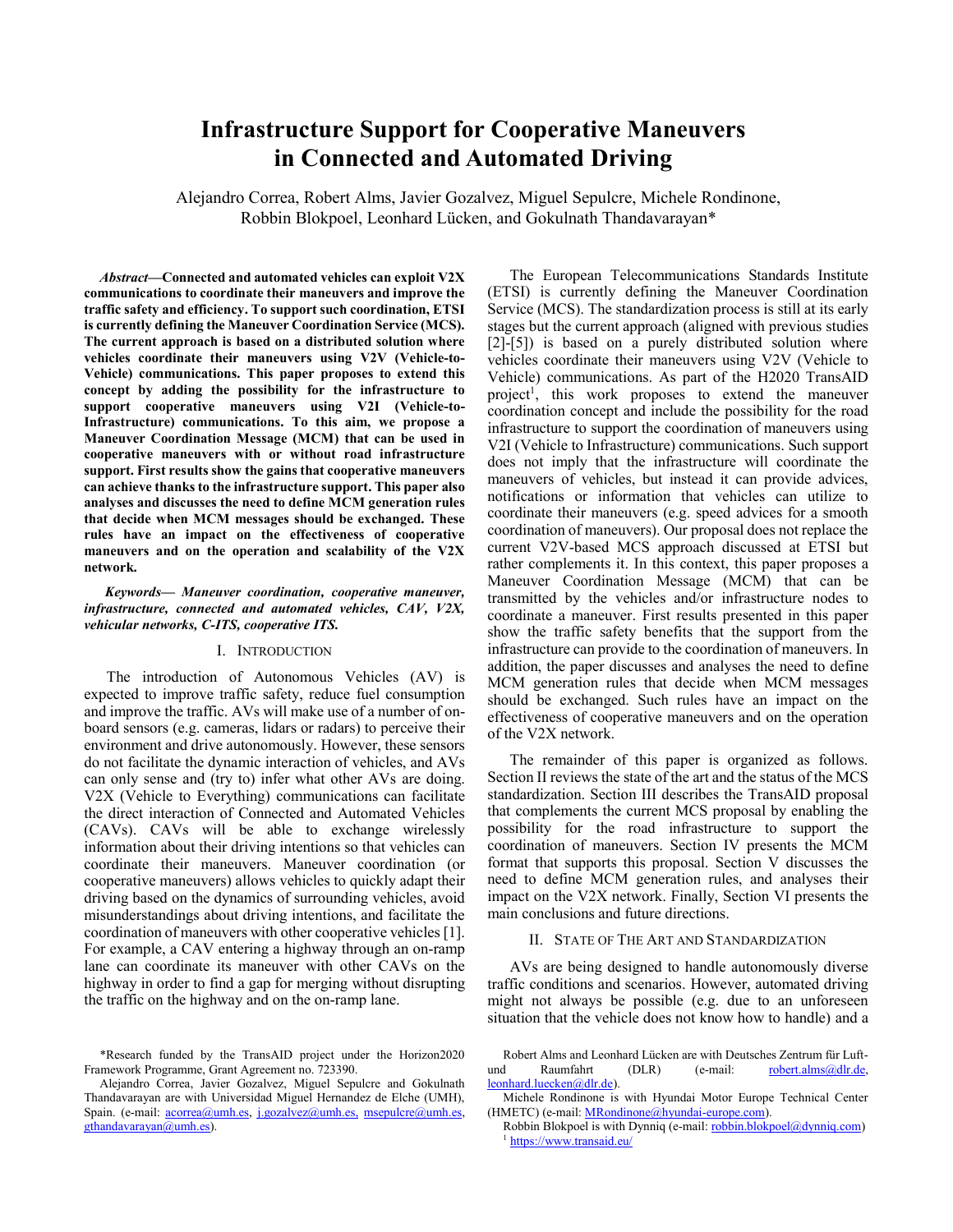Transition of Control (ToC) will be required [6]. A ToC is the handover of the control of the vehicle from the automation system to the driver or vice versa. If a ToC fails, a Minimum Risk Maneuver (MRM) is executed and the vehicles perform a controlled stop. Complex traffic situations with an elevated number of ToCs can negatively impact the traffic safety and efficiency [7]. Cooperative maneuvers can help reduce ToCs and hence mitigate their negative effects. A cooperative maneuver is defined as the coordination of the maneuvers of two or more vehicles for a safer and more efficient driving. The cooperative maneuvers defined so far are generally designed to solve specific traffic situations. For example, the AutoNET2030 project developed: 1) a cooperative lane change solution based on a relative road space reservation mechanism, and 2) an intersection coordination solution based on the vehicles prioritization [2]. Another proposal for cooperative lane change maneuvers is found in [3]. The solution is designed to minimize the induced overall braking of all the involved vehicles. [4] proposes a cooperative intersection passing maneuver based on the creation of virtual platoons of vehicles. All these solutions target specific traffic maneuvers and might not be directly applicable to other maneuvers. Lehmann et al. propose a completely different and innovative solution for cooperative maneuvers in [5]. In particular, they propose a solution that can be in principle applied to every type of maneuver. The solution is based on the exchange between vehicles of their planned and desired trajectories so that they can identify potential conflicts and coordinate their maneuvers.

The ETSI Technical Committee on ITS has recently started work to standardize a Maneuver Coordination Service (MCS) [8]. The scope is to create a common framework for the implementation of cooperative maneuvers. However, the work is at its early stages and an agreement has not yet been finalized on how vehicles should coordinate their maneuvers. A first approach is based on the proposal from Lehmann et al. [5]. The proposal is a fully distributed solution where vehicles coordinate their maneuvers by exchanging their planned and desired trajectories using V2V communications. The proposal is divided into three steps. First, the need to coordinate a maneuver is detected. Second, the type of coordination is agreed between the involved vehicles. Finally, the cooperative maneuver is executed.

The proposal requires all CAVs to continuously broadcast an MCM including their planned trajectories. This is done so that vehicles can detect the need to coordinate a maneuver without having to infer and predict the planned trajectories of other vehicles (which would be subject to errors). Let's now consider the example of Figure 1 where the grey CAV wants to overpass a slow truck. To overpass it, it would need to execute the desired trajectory. However, it needs first to detect whether this trajectory generates any traffic conflict. To do so, the CAV compares its desired trajectory with the planned trajectories received from neighbouring vehicles, and computes whether they intersect and the intersecting vehicle has the right of way. If it is the case, the desired trajectory cannot be executed without coordinating the maneuver of the two vehicles. This is exactly the case of the top subfigure of Figure 1 where the green vehicle has the right of way and intersects with the desired trajectory of the grey vehicle. When the grey vehicle detects this conflict, it also broadcasts within the MCM its desired trajectory. When the green vehicle receives the desired trajectory, it understands it as a request for coordination from the grey vehicle. If the green vehicle is willing to modify its planned trajectory so that the green vehicle can execute its desired trajectory and overpass the truck, it will modify its planned trajectory and broadcast it in the MCM. When the grey vehicle receives the new planned trajectory of the green vehicle, it checks whether it intersects with its desired trajectory. If it doesn't, the grey vehicle transforms its desired trajectory into its planned trajectory and starts the overtaking maneuver. The other vehicles will be notified since vehicles have to periodically and continuously broadcast their MCMs. The solution currently under discussion is governed by the right of way rules. The vehicle that possesses the right of way must agree to modify its planned trajectory. Otherwise, the negotiation is not successful and the grey vehicle in Fig. 1 has to discard its desired trajectory. Please note that this approach could generate a cascade process if a vehicle needs to start cooperative maneuver with a vehicle to allow the desired trajectory of a third vehicle.



# **III. INFRASTRUCTURE SUPPORT FOR MANEUVER COORDINATION**

The maneuver coordination approach under discussion in ETSI is fully distributed and based on V2V communications. It can operate under a wide range of scenarios and conditions. We propose to extend the current MCS approach to also consider for the possibility to utilize road infrastructure to support the coordination of maneuvers under certain scenarios and conditions. This proposal exploits V2I communications, and is fully complementary to the current V2V-based approach. Some of the benefits of using the infrastructure to support maneuver coordination include:

1) Neutral coordination: Road infrastructure (or authorities) is currently utilized to support traffic management under particular conditions such as traffic jams, peak hours or under the presence of roadworks. Simultaneously managing multiple maneuvers in a small area can be a challenge for a fully distributed solution. CAVs could hence benefit from the support of the road infrastructure to coordinate maneuvers. Road Side Units (RSUs) deployed along the road could support vehicles in the maneuver coordination process by providing advices or suggestions so that vehicles can take better decisions. For example, when two lanes are merged into a single lane due to roadworks, the infrastructure could help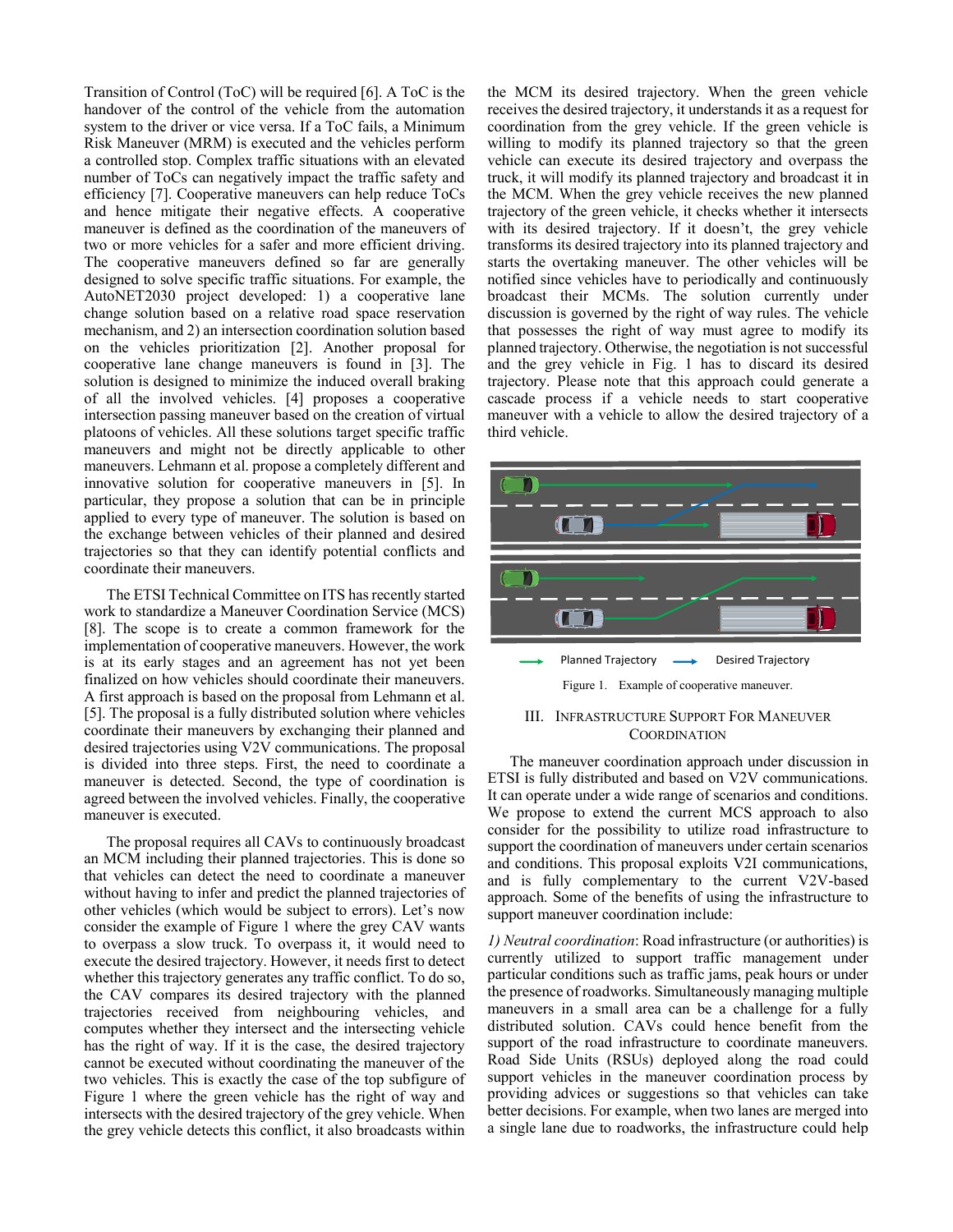coordinate in time and space the merging maneuvers in order to reduce traffic disruptions. Similarly, the infrastructure could also send suggestions to CAVs regarding lane change or speed advices. The support from the infrastructure could hence be considered as a natural evolution of current road traffic signalling systems.

2) Enhanced perception: The V2V distributed approach proposed to date for maneuver coordination needs to detect that the coordination of a maneuver is necessary in order to initiate the process. The detection capabilities are hence in principle limited to the V2V range. RSUs could be strategically located in specific areas with extended V2I range thanks to a higher elevation of the antennas and better propagation conditions. These nodes can gather information about the driving conditions through the Cooperative Awareness Message (CAM) [9] (beacons or BSMs) and Collective Perception Message (CPM) [10] messages received from vehicles. They can also fuse this data with other ITS sensors (e.g. cameras and inductive loops) to further improve the perception capabilities and increase the detection range. This increases the time and space in which vehicles can coordinate their maneuvers, and improves the traffic management. This is also particularly useful under mixed traffic scenarios where conventional, connected and automated vehicles coexist.

3) Coordination of multiple vehicles: Complex traffic situations could require the coordination of multiple vehicles. Coordinating multiple vehicles through a V2V distributed approach can require a pairwise and sequential coordination of the maneuvers. This can increase the time needed to coordinate all vehicles and hence impact the road traffic. Road infrastructure nodes could facilitate this coordination by acting as a common coordination entity that provides coordinated advices to multiple vehicles.

To illustrate the benefits of our proposed approach, we consider the scenario depicted in Figure 2. This scenario includes an area where automated driving is not possible and all approaching vehicles need to perform a ToC before entering the area. Our objective is to coordinate the maneuvers resulting from the multiple ToCs in the same area so that they don't negatively influence the traffic flow and safety. To this aim, we propose an infrastructure-based maneuver coordination process that distributes the ToCs over time and space. To do so, the infrastructure monitors the traffic upstream of the area where automated driving is not allowed. This can be done by combining the information of the CAM and CPM messages with the information of other road sensors (e.g. cameras or inductive loops). The infrastructure informs upcoming vehicles of the presence of this 'no automated driving' area using a DENM (Decentralized Environmental Notification Message) message that we have extended to include a new *causeCode* in the *eventType* field of the Situation Container [11]. The infrastructure identifies the vehicles that need to perform a ToC (i.e. CAVs approaching the area)<sup>2</sup> and computes the best time and location for each upcoming CAV to execute their ToC. The infrastructure

disseminates these advices using the MCM defined in Section IV.

|  | No automated driving |  |
|--|----------------------|--|
|  |                      |  |

Figure 2. Scenario.

The proposed approach has been simulated in the microscopic traffic simulator SUMO [12]. We model a twolane highway with a length of 5 Km and a maximum speed of 130 Km/h. The starting point of the 'no automated driving' area is situated at 2.5 Km from the start of the scenario. We assume a level of service C (i.e. 1617 vehicles/hour/lane). Different CAVs penetration rates have been simulated. Traffic mix 1 considers that 15% of vehicles are CAVs, 25% connected vehicles and 60% of conventional vehicles. Traffic mix 2 considers 25% of CAVs, 35% of connected vehicles and 40% of conventional vehicles. Traffic mix 3 considers 40% of CAVs, 50% of connected vehicles and 10% of conventional vehicles. Figure 3 represents the average number of times in which a vehicle experiences a Time To Collision (TTC) with any other neighbouring vehicle lower than three seconds (and hence there is a potential risk of collision). The baseline scenario corresponds to the scenario in which our proposed approach is not applied and the ToCs occur near the starting point of the 'no automated driving' area. The TransAID results correspond to the simulations in which our approach to distribute ToCs and coordinate maneuvers with the support from the infrastructure is applied. Figure 3 clearly shows that our proposed approach significantly improves the traffic safety as it drastically reduces the occasions in which vehicles are confronted with a TTC lower than 3 seconds. These results clearly illustrate the traffic advantages that the support from the infrastructure can bring to the maneuver coordination process. In this context, we propose to extend the existing MCS concept by including the possibility that the road infrastructure supports the coordination of maneuvers. To this aim, we define in the following section a new Maneuver Coordination Message that vehicles can use to coordinate their maneuvers, and that the road infrastructure can use to support such coordination.



Figure 3. Average number of events with a Time to Collision (TTC) lower than 3 seconds considering a Level of Service C.

AutomatedVehicleContainer container that includes for example information about the current level of automation of a CAV.

<sup>&</sup>lt;sup>2</sup> TransAID (as well as other projects) proposes to extend the CAMs to include information specific for CAVs. In particular, we propose to add a new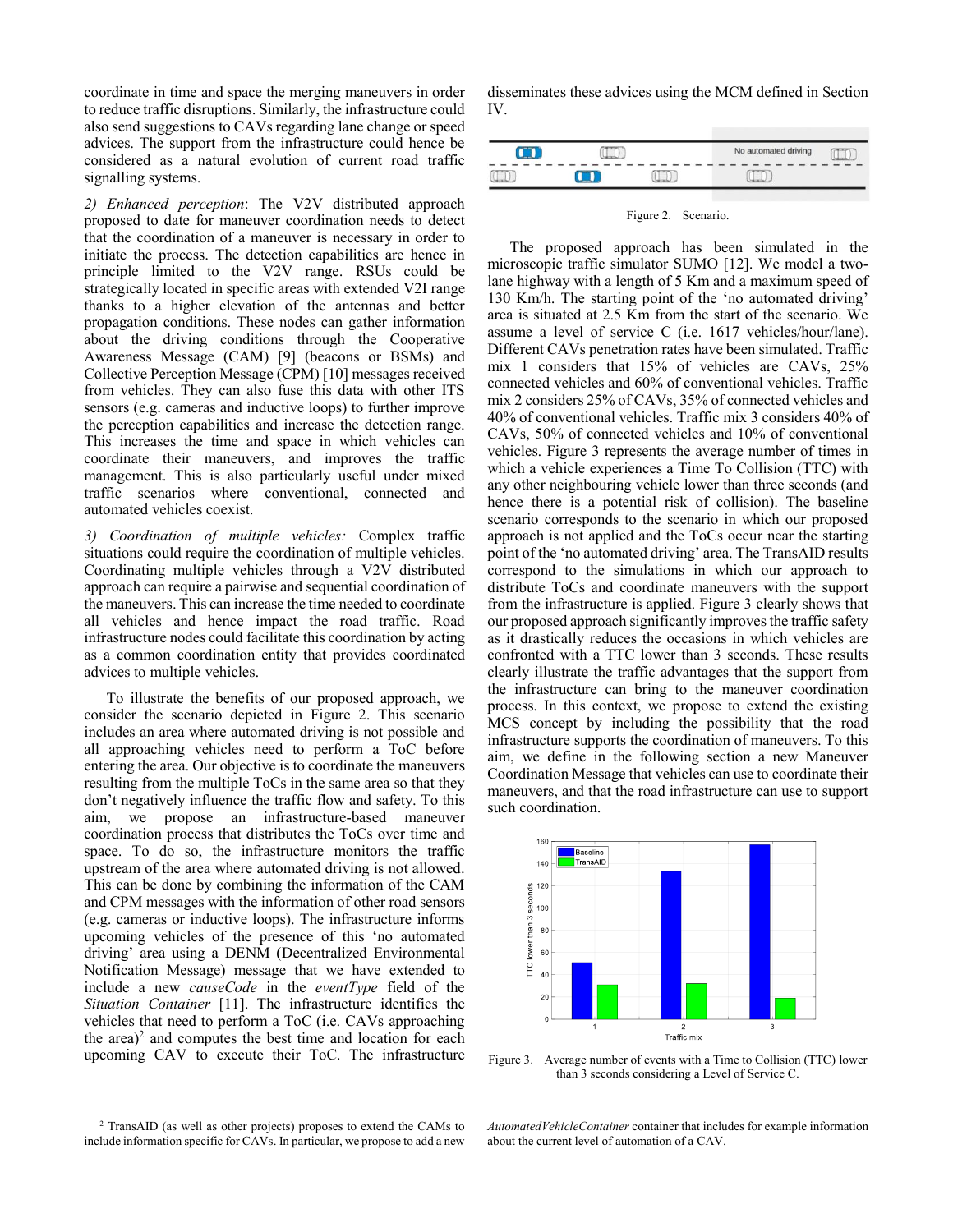#### IV. MCM FORMAT

This paper proposes a Maneuver Coordination Message that supports the coordination of maneuvers between vehicles and also the participation of the road infrastructure if needed. Figure 4 shows the format of the proposed MCM. It includes the ItsPduHeader which is a common header for all ETSI standard messages that includes the information of the protocol version, the message type and the ID of the originating ITS station. The GenerationDeltaTime defines the time at which the MCM has been generated. The *BasicContainer* includes the latest position (ReferencePosition) and the type of the originating station (StationType); the station can be a vehicle or a RSU in our proposal. The ManeuverContainer can include <sub>a</sub> VehicleManeuverContainer if is transmitted by a vehicle or a RSUSuggestedManeuverContainer if it is transmitted by the road infrastructure. This approach is aligned with that followed by ETSI for other messages (e.g. CAMs) where there are different containers depending on the type of ITS station  $[9]$ .

| <b>MCM</b> | <b>ItsPduHeader</b>  |                            |                                                                                |                                                                                                                       |  |  |
|------------|----------------------|----------------------------|--------------------------------------------------------------------------------|-----------------------------------------------------------------------------------------------------------------------|--|--|
|            | ManeuverCoordination | <b>GenerationDeltaTime</b> |                                                                                |                                                                                                                       |  |  |
|            |                      | <b>MCMParameters</b>       | BasicContainer (ReferencePosition + StationType)                               |                                                                                                                       |  |  |
|            |                      |                            | ManeuverContainer =<br><b>CHOICE</b><br>[VehicleManeuver<br>ΟR<br>RsuManeuver] | VehicleManeuverContainer (Dynamics +<br>plannedTrajectory + desiredTrajectory +<br>transition of control information) |  |  |
|            |                      |                            |                                                                                | RsuSuggestedManeuverContainer (list target<br>vehicle-specific advices: speed, lane change,<br>transition of control) |  |  |

Figure 4. Proposed MCM format.

The VehicleManeuverContainer is transmitted by vehicles and includes the *planned trajectory* and the *desired trajectory*, as depicted in Figure 5. It can then implement the distributed V2V-based maneuver coordination approach currently under discussion in ETSI. The container also includes the vehicle *dynamics* object that includes information such as the heading, speed, acceleration or lane position. This information is transmitted on the MCM to avoid cooperative maneuvers to have to rely on the reception of CAMs. The VehicleManeuverContainer contains different data elements to inform nearby stations about ToCs and/or MRM maneuvers. For example, the time of take-over request field indicates the time at which a take-over request will be triggered when a ToC has been scheduled. The target automation level defines the automation level of the vehicle after a ToC, and the *trigger* time of MRM defines the time when an MRM will take place if the driver is unable to take control of the vehicle. The proposed MCM format allows RSUs to send notifications or advices to the vehicles. If a vehicle receives an advice from a RSU it will respond by including a bit string (advice followed) to inform the RSU (and nearby vehicles) of whether it has accepted the advice or not. The advice is identified with the advice ID field.



Figure 5. VehicleManeuverContainer.

The RSUSuggestedManeuverContainer is transmitted by RSUs and is depicted in Figure 6. This container includes different data elements so that RSUs can support the coordination of maneuvers. The intersectionReferenceID and the roadSegmentReferenceID are used as geographical references of the advices or notifications contained in the MCM. Any lane ID employed in the MCM will refer to this specific intersection or segment of the road. This container includes the vehicle advice list composed by a list of vehicle *advice* objects. Each *vehicle advice* is sent to a specific vehicle that is identified by the *Target Station ID*; this field defines the Station ID of the vehicle to which the advice is sent. Three types of advices are possible: lane advice, speed and gap advice, and ToC advice. Every advice contains a unique identifier (Request ID). The lane advice includes the Target lane, Lane change position, Lane change time, Lane change speed to inform vehicles of the target lane and the position, speed and time where the lane change shall be executed. It also includes the field Triggering time of ToC that specifies a point on the road where a take-over request shall be triggered if the lane change has not been executed. This is useful in situations where the infrastructure can foresee that the CAV will not be able to autonomously manage a specific traffic situation occurring in one lane. In this case, the infrastructure sends the lane change advice and specifies that if the lane change is not possible it is recommended to perform a ToC. The *speed and gap advice* object includes indications about the speed vehicles should follow or the gaps they should maintain with other vehicles. It specifies the lane ID (*advice lane ID*) and position (*Advice position*) where the advice shall be followed. The specific speed or gap advice is encoded in the Target speed field or the *Target gap* field. Finally, *ToC advice* contains information such as the reason for the ToC (ToC advice reason), the position and time to start the ToC (Position to start ToC and Time to trigger  $ToC$  and the position to finish the ToC (Position to end ToC). It could be used by the road infrastructure to coordinate (e.g. to distribute in space and time) the ToC of multiple vehicles.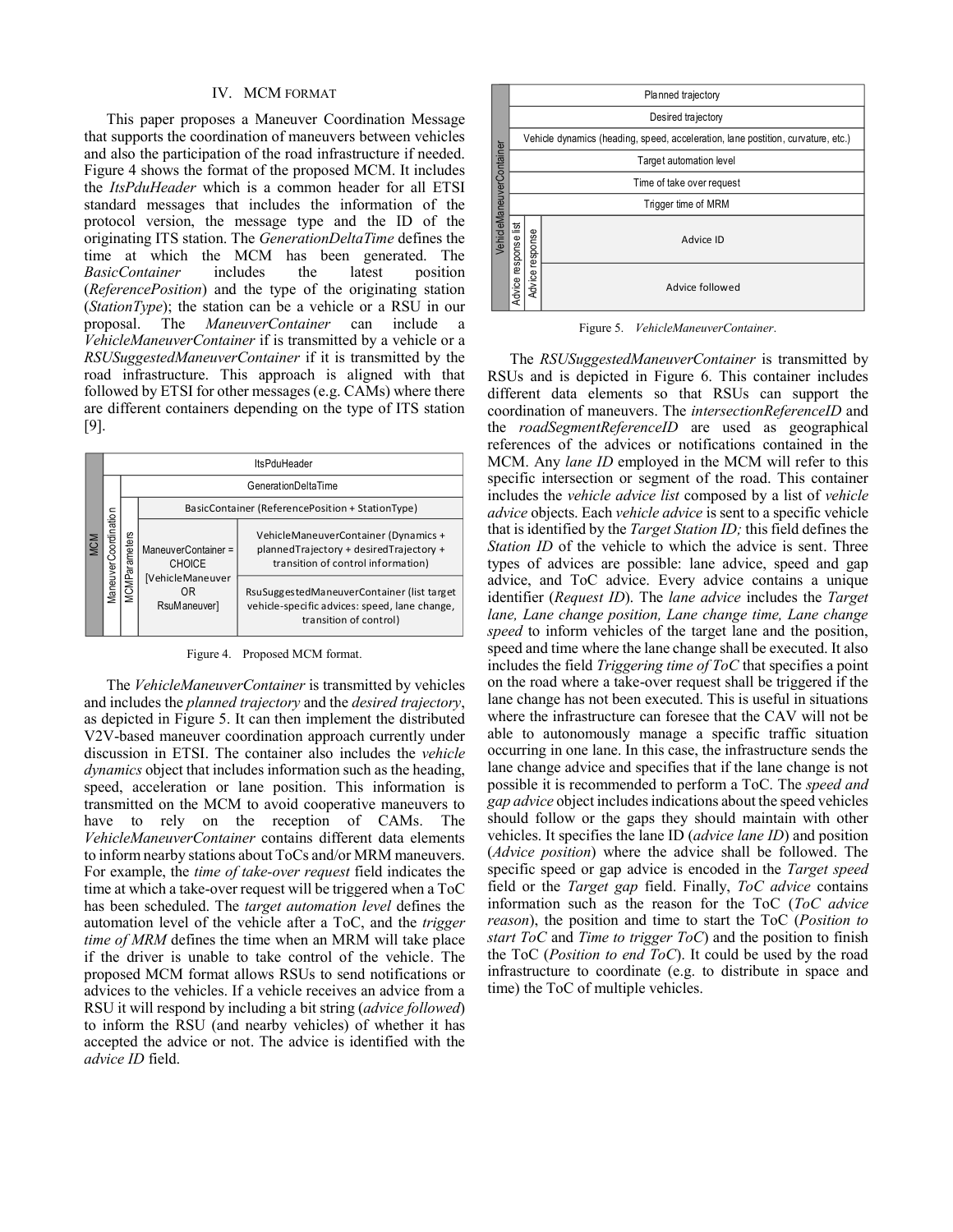|                               | intersectionReferenceID |                |                      |                          |  |  |
|-------------------------------|-------------------------|----------------|----------------------|--------------------------|--|--|
|                               | roadSegmentreferenceID  |                |                      |                          |  |  |
|                               |                         |                |                      | <b>Target Station ID</b> |  |  |
|                               |                         |                | Lane advice          | Request ID               |  |  |
|                               |                         |                |                      | Lane change position     |  |  |
|                               |                         |                |                      | Lane change time         |  |  |
|                               |                         |                |                      | Lane change speed        |  |  |
|                               |                         |                |                      | Target lane              |  |  |
| RsuSugeste dManeuverContainer |                         |                |                      | Triggering time of ToC   |  |  |
|                               |                         |                | Speed and gap advice | Request ID               |  |  |
|                               |                         | Vehicle advice |                      | Advice lane ID           |  |  |
|                               | Vehicle advice list     |                |                      | Advice position          |  |  |
|                               |                         |                |                      | Target gap               |  |  |
|                               |                         |                |                      | Target speed             |  |  |
|                               |                         |                | ToC advice           | Request ID               |  |  |
|                               |                         |                |                      | To C advice reason       |  |  |
|                               |                         |                |                      | Position to start ToC    |  |  |
|                               |                         |                |                      | Time to trigger ToC      |  |  |
|                               |                         |                |                      | Position to end ToC      |  |  |

Figure 6. RSUSuggestedManeuverContainer.

### V. MCM GENERATION RULES

The previous sections have demonstrated how a MCS supported by the infrastructure can improve the traffic safety, and have proposed a corresponding MCM format. The full design of a Maneuver Coordination Service requires also defining the message generation rules. These rules indicate which vehicles should transmit an MCM and when they should transmit it. The generation rules will have a significant impact on the traffic effectiveness of the maneuver coordination process. They can also influence the performance and scalability of the V2X network since MCM messages will increase the channel load. Such increase can be particularly challenging if MCMs have to be transmitted in the reference control channel together with other messages such as CAMs or CPMs. Increasing the channel load augments packet collisions and the communications latency, and reduces the V2X reliability. These effects can in turn degrade the effectiveness of the MCS.

This section analyses the impact on V2X networks of three possible message generation rules for different traffic densities. Two of them consider the periodic transmission of MCMs at  $2Hz$  (i.e. every 0.5s) and  $10Hz$  (i.e. every 0.1s). The third one is a dynamic policy where vehicles generate an MCM when their absolute position changes by more than 4m. This approach is aligned with the one currently considered at ETSI for the transmission of CAMs. The channel load created by the message generation rules is estimated analytically using the CBR (Channel Busy Ratio) metric following the method in [13]. The CBR is defined as the ratio of time that the channel is sensed as busy. It can be estimated by multiplying the traffic

density  $(\beta)$ , in vehicles/m), the message generation frequency  $(\lambda$  in Hz), the message duration (T, in seconds), and the spatial integral of the packet sensing ratio (PSR):

$$
CBR = \beta \cdot \lambda \cdot T \cdot \int_{d} PSR(d)
$$
 (1)

PSR is defined as the probability of sensing a packet at a given distance. This probability is computed as the probability that the transmission of a message produces a received signal power at the receiver higher than the carrier sense threshold. Equation (1) assumes that vehicles are uniformly distributed and there are no packet collisions. Packet collisions reduce the amount of time that the channel is sensed as busy compared to the CBR estimated with equation (1). The reduction factor can range between 10% and 20% when the CBR varies between 0.3 and 0.6 approximately according to previous studies such as  $[14]$  and  $[15]$ .

Figure 7 plots the CBR as a function of the traffic density for the three message generation rules. The results are computed for a packet size of 300B, a straight road segment with 4 lanes and the Winner+ B1 propagation model [16]. The message generation frequency for the dynamic policy has been computed using the well-known Van Aerde model [17] that relates traffic intensity, traffic density and speed. This model has been used to obtain the relationship between the traffic density and the speed<sup>3</sup>. Figure 7 shows that the periodic message generation rules do not scale well with the density since the CBR linearly increases with the traffic density. The periodic policy at 10Hz generates the highest channel load while it is unclear whether generating an MCM every 0.5s (periodic policy at 2Hz) is sufficient for a safe and efficient coordination of the maneuvers. On the other hand, the dynamic policy adapts the message generation frequency to the vehicles' speed. This reduces the CBR as the traffic density increases because vehicles move slower.



Figure 7. CBR (Channel Busy Ratio) as a function of the traffic density for three different MCM generation rules.

This result highlights the interest for dynamic message generation rules that take into account the vehicular context. However, further research is needed to define the message generation rules. For example, rather than continuously (with

<sup>&</sup>lt;sup>3</sup> To this aim, we consider a maximum road capacity of 2200 vehicles/hour/lane, a maximum speed of 140km/h, and a maximum density of 200 vehicles/km/lane.